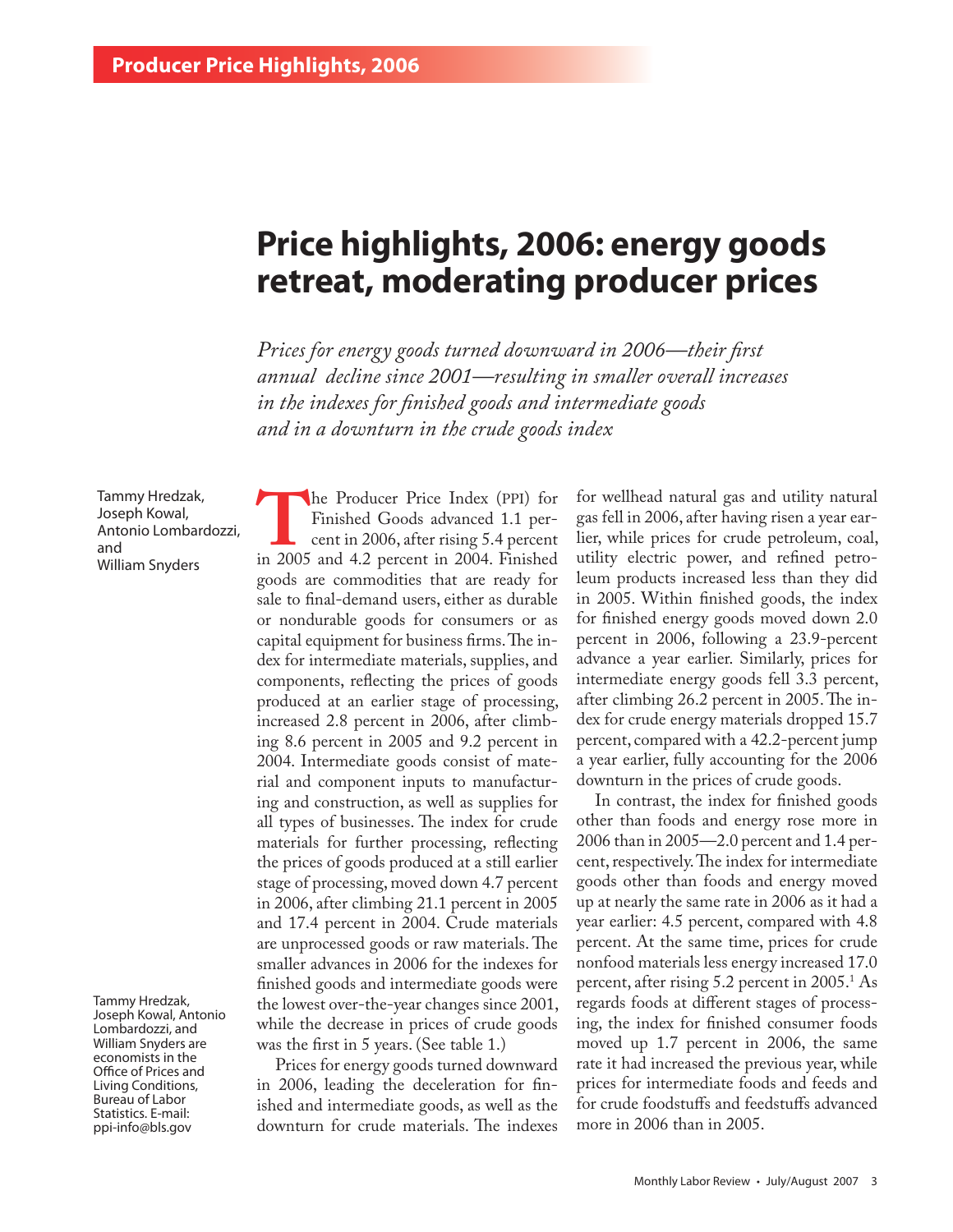| Table 1.<br>Annual percent changes in producer price indexes for selected stages of processing, 2001-06                                                                                 |                                                             |                                                 |                                                 |                                                      |                                                |                                                   |
|-----------------------------------------------------------------------------------------------------------------------------------------------------------------------------------------|-------------------------------------------------------------|-------------------------------------------------|-------------------------------------------------|------------------------------------------------------|------------------------------------------------|---------------------------------------------------|
| Index                                                                                                                                                                                   | 2001                                                        | 2002                                            | 2003                                            | 2004                                                 | 2005                                           | 2006                                              |
| Finished goods less foods and energy<br>Finished consumer goods, excluding foods                                                                                                        | $-1.6$<br>1.8<br>$-17.1$<br>.9<br>1.5<br>.0                 | 1.2<br>$-.6$<br>12.3<br>$-.5$<br>$-.5$<br>$-.6$ | 4.0<br>7.7<br>11.4<br>1.0<br>1.1<br>.8          | 4.2<br>3.1<br>13.4<br>2.3<br>2.2<br>2.4              | 5.4<br>1.7<br>23.9<br>1.4<br>1.6<br>1.2        | 1.1<br>1.7<br>$-2.0$<br>2.0<br>1.8<br>2.3         |
| Intermediate materials, supplies, and components<br>Intermediate materials less foods and energy<br>Materials for nondurable manufacturing<br>Materials and components for construction | $-4.0$<br>.3<br>$-16.9$<br>$-1.6$<br>$-5.5$<br>$-4.0$<br>.0 | 3.2<br>4.2<br>12.0<br>1.5<br>4.2<br>3.1<br>.8   | 3.9<br>12.9<br>10.9<br>2.1<br>4.9<br>4.0<br>3.0 | 9.2<br>$-2.3$<br>15.8<br>8.3<br>13.7<br>18.3<br>10.1 | 8.6<br>2.4<br>26.2<br>4.8<br>8.9<br>5.9<br>6.1 | 2.8<br>4.7<br>$-3.3$<br>4.5<br>1.2<br>12.5<br>4.3 |
|                                                                                                                                                                                         | $-32.5$<br>$-7.6$<br>$-52.9$<br>$-9.9$                      | 24.7<br>4.5<br>61.5<br>12.6                     | 19.5<br>24.1<br>14.4<br>21.6                    | 174<br>$-2.6$<br>35.9<br>20.5                        | 21.1<br>1.6<br>42.2<br>5.2                     | $-4.7$<br>2.8<br>$-15.7$<br>17.0                  |
| Special groupings:                                                                                                                                                                      | 1.2<br>$-1.5$<br>$-8.3$                                     | $-.5$<br>1.6<br>7.1                             | 2.7<br>2.6<br>23.3                              | 2.5<br>7.8<br>5.2                                    | 1.5<br>4.6<br>3.0                              | 1.9<br>4.5<br>8.3                                 |

# **Energy goods**

The indexes for energy goods at all three stages of processing declined in 2006, after having risen a year earlier. The index for finished energy goods decreased 2.0 percent, after surging 23.9 percent in 2005. Among finished energy goods, residential natural gas and liquefied petroleum gas saw their prices turn downward, following advances the previous year. The index for intermediate energy goods declined 3.3 percent, after having advanced 26.2 percent a year earlier. Within intermediate energy goods, prices for industrial natural gas, commercial natural gas, residual fuel, and natural gas to electric utilities turned downward, after rising in 2005. The index for crude energy materials dropped 15.7 percent in 2006, compared with a 42.2 percent jump in 2005. The index for wellhead natural gas turned downward, after having increased during the previous year, while prices for crude petroleum and coal rose less than they had a year earlier. (See table 2.)

*Natural-gas products.* From December 2005 to December 2006, prices for wellhead natural gas dropped 26.2 percent, after having jumped 43.7 percent the previous year. Prices for utility natural gas—residential, commercial, and industrial, and natural gas to electric utilities—also turned downward significantly, as lower prices for wellhead natural gas were passed through to buyers. Although wellhead natural-gas prices have tended to be more volatile than utility natural-gas prices, the two are closely related. For the 12 months ended December 2006, the indexes for natural gas to electric utilities, commercial natural gas, industrial natural gas, and residential natural gas decreased 16.1 percent, 13.6 percent, 13.2 percent, and 11.6 percent, respectively.

Prices for natural gas surged during the autumn of 2005, after Hurricanes Katrina and Rita caused severe damage to offshore drilling platforms, natural-gas-processing plants, and pipelines along the Gulf Coast.2 Natural-gas production began to recover in November 2005, pushing prices lower. Price declines continued through June 2006 as improving production and mild winter weather led to healthy storage levels. Consequently, prices for all types of utility natural gas also decreased during the first half of 2006.

A heat wave in mid-July led to higher demand for natural gas, because peak electric power demand is often covered by operating natural-gas-fired generators. The resulting fall in inventories, combined with fears of another destructive hurricane season, contributed to natural-gas price increases in July and August. The wellhead natural-gas index declined in September and October as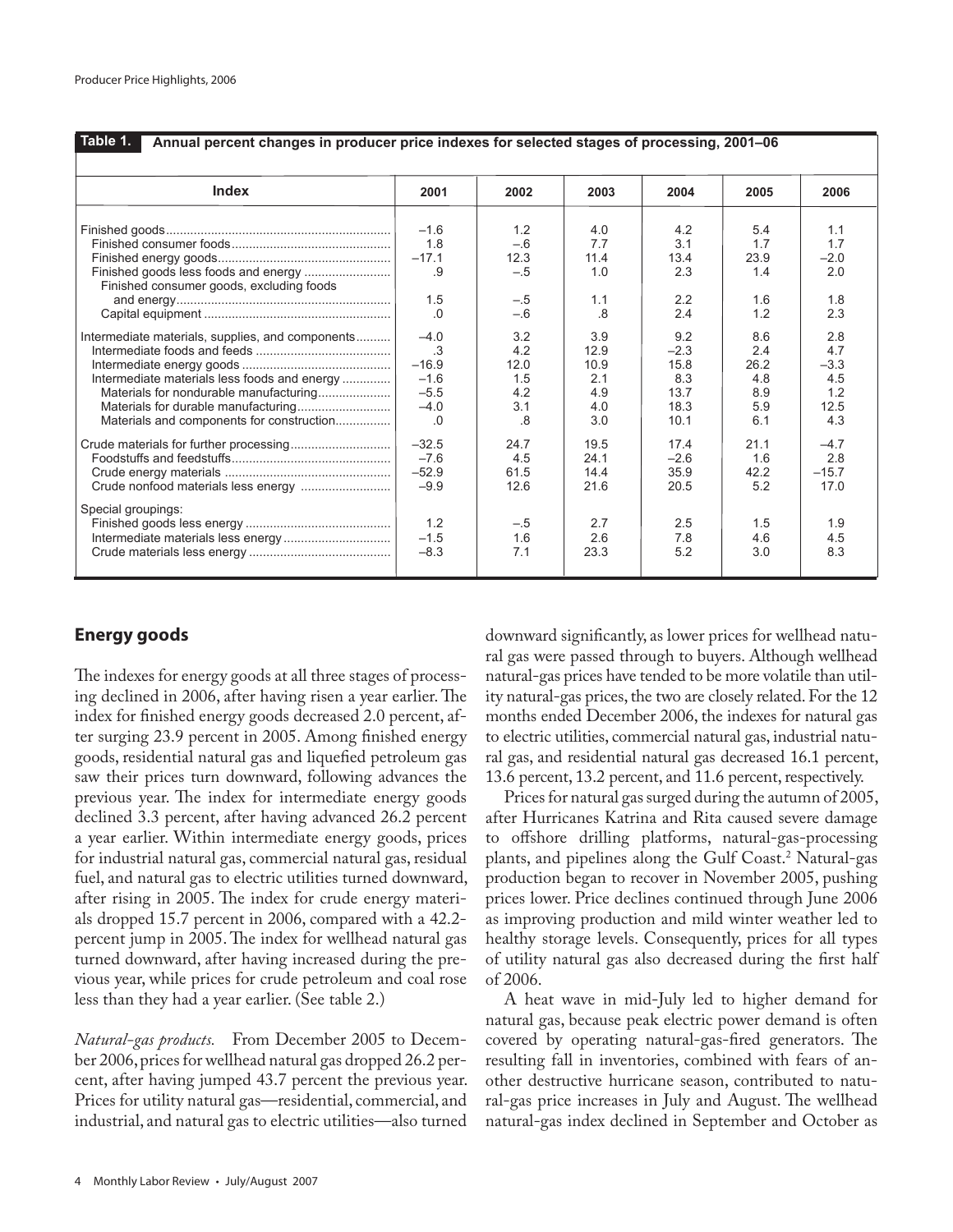**Table 2. Annual percent changes in producer price indexes for selected energy goods, 2002–06**

| <b>Index</b> | 2002   | 2003 | 2004 | 2005 | 2006      |
|--------------|--------|------|------|------|-----------|
|              | 12.3   | 114  | 13.4 | 23.9 | $-2.0$    |
|              | 9.3    | 19.9 | 15.9 | 28.3 | $-11.6$   |
|              | 38.7   | 14.9 | 274  | 41.5 | 1.8       |
|              | 43.1   | 13.9 | 42.0 | 41.8 | 5.2       |
|              | 95.2   | 21.0 | 28.5 | 44.3 | $-15.1$   |
|              | $-1.0$ | 4.9  | 2.3  | 6.8  | 2.3       |
|              | 12.0   | 10.9 | 15.8 | 26.2 | $-3.3$    |
|              | 12.2   | 20.3 | 20.1 | 31.5 | $-13.2$   |
|              | 11.1   | 19.9 | 17.5 | 30.3 | $-13.6$   |
|              | 54.4   | 13.0 | 37.9 | 46.7 | 2.3       |
|              | 38.6   | 10.2 | 45.5 | 41.3 | 6.6       |
|              | 2.0    | 2.4  | 2.3  | 10.4 | 4.0       |
|              | $-1.9$ | 2.7  | 3.1  | 6.6  | 3.4       |
|              | 61.5   | 14.4 | 35.9 | 42.2 | $-15.7$   |
|              | 89.1   | 17.2 | 44.3 | 43.7 | $-26.2$   |
|              | 60.6   | 14.3 | 30.5 | 49.6 | $\cdot$ 1 |
|              | 1.0    | 2.1  | 10.0 | 9.7  | 5.5       |

hurricane fears subsided. The situation reversed again in November, with the wellhead natural-gas index posting a record 65.9-percent increase, followed by a 4.8-percent advance in December. Commodity market speculation was a major contributor to volatility in the natural-gas market throughout the year.3 Prices for all types of utility natural gas showed movements similar to those of wellhead natural gas in the second half of 2006.

*Petroleum products.* The index for crude petroleum inched up 0.1 percent in 2006, after surging 49.6 percent in 2005. The first part of the year saw higher prices for crude oil, with spikes of 11.8 percent in April and 7.9 percent in July. On April 21, the light, sweet crude-oil contract on the New York Mercantile Exchange closed at a price of \$75.17 per barrel. This increase was the result of strong demand expectations as consumers headed into the driving season and also of geopolitical concerns threatening production and supply. Price declines began in mid-August and continued through November as a result of a mild hurricane season and a lowering of the International Energy Agency's oil demand forecast. The Organization of Petroleum Exporting Countries' decision on December 14 to cut production by 500,000 barrels per day—the first production cutback since 2004—led to a 5.4-percent increase in the December index.

The substantial deceleration in prices for crude petroleum was passed through to refined petroleum products:

prices for gasoline, home heating oil, diesel fuel, and jet fuel rose at much slower rates than they had in 2005. (See chart 1.) While prices for gasoline and other distillates typically followed crude-oil prices throughout the year, regulatory changes also affected prices. The Energy Policy Act of 2005 required the removal of methyl tertiary-butyl ether from reformulated gasoline as of May 5, 2006.<sup>4</sup> Diesel refiners had to comply with the Environmental Protection Agency's ultralow-sulfur diesel requirement that at least 80 percent of on-highway diesel fuel sold at the retail level have no more than 15 parts per million (ppm) sulfur content by June 1, 2006—a much lower allowable sulfur content than the previous low-sulfur diesel standard of 500 ppm.<sup>5</sup>

Price increases for gasoline slowed to 1.8 percent in 2006, after surging 41.5 percent in 2005. Gasoline prices spiked 16.2 percent and 15.5 percent in March and April, respectively, amid concern over production and distribution issues due to the changeover from methyl tertiarybutyl ether to ethanol in reformulated gasoline sold mostly on the East Coast and in Texas. However, the transition went smoothly, and prices remained stable throughout the summer driving season. The switch to the cheaper winter blend, healthy stock levels, and declining crude-oil prices put downward pressure on gasoline prices, causing them to drop 18.7 percent in September.

The diesel fuel index advanced 2.3 percent, after surging 46.7 percent in 2005. Although prices for diesel fuel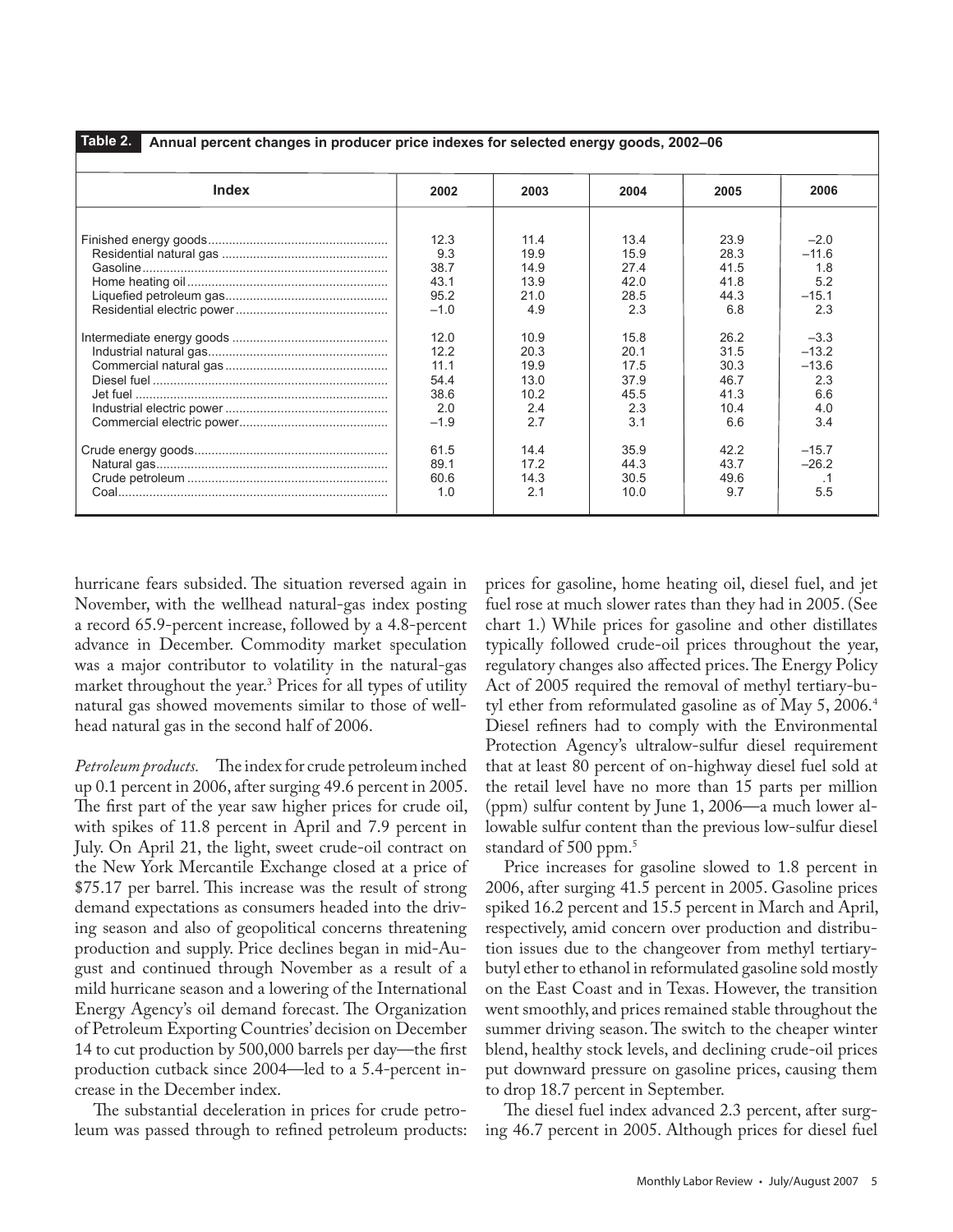

fell in the first 2 months of 2006 as a result of decreased demand for distillate due to warm winter weather, they began to increase in March and peaked in June amid increased demand and lower production rates, as well as the runup to the ultralow-sulfur diesel requirement deadline. Although refinery modifications to enable production were on track, there was still concern over distribution, mainly from pipeline contamination. After the deadline passed with no major problems, diesel fuel prices began to decline as production and stock levels of ultralow-sulfur diesel increased. The diesel fuel index decreased 19.5 percent in September when crude-oil prices fell significantly.

The index for home heating oil rose 5.2 percent in 2006, compared with a 41.8-percent jump in 2005. Prices fell early in the year due to decreased demand as a result of mild winter weather. Home heating oil prices increased in the spring months as refiners diverted inputs to raise the production of ultralow-sulfur diesel in preparation for the regulatory deadline. As demand for the diesel was met, normal heating oil production resumed. The increased supplies and mild weather exerted downward pressure on home heating oil prices for the remainder of the year.

Falling crude-oil prices also contributed to a slower rate of increase for jet fuel prices, which advanced 6.6 percent in 2006, after rising 41.3 percent in 2005. This moderate increase was the result of reduced production, high home heating oil futures prices (which serve as a proxy for jet fuel), and increased demand.

*Liquefied petroleum gas.* The index for liquefied petroleum gas dropped 15.1 percent, following a 44.3-percent jump the previous year. A large decrease occurred in February, when natural-gas prices dropped 21.3 percent, and in September, when the crude-petroleum index fell 13.3 percent. Liquefied petroleum gases are derived from either natural gas or crude oil. In 2006, natural-gas prices declined 26.2 percent and crude-petroleum prices edged up 0.1 percent.

*Electric power.* The electric power index rose 3.2 percent in 2006, compared with a 7.6-percent increase in 2005. Prices for residential electric power moved up 2.3 percent, after having risen 6.8 percent the previous year. Prices for commercial electric power rose 3.4 percent, following a 6.6-percent increase in 2005, and the industrial electric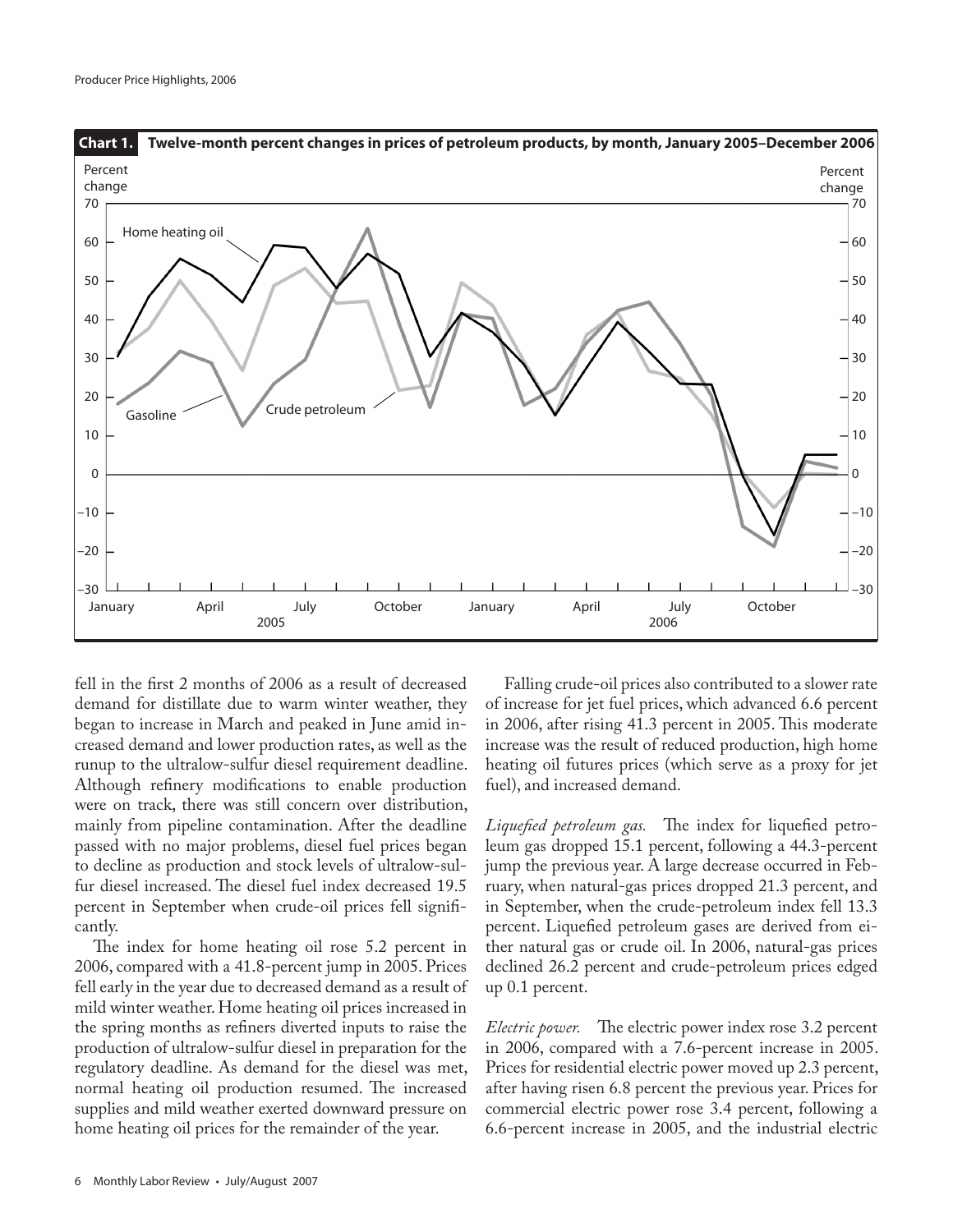power index advanced 4.0 percent, compared with a 10.4 percent increase a year earlier.

Much of the increase in the electric power index was the result of rising fuel costs: coal prices increased 5.5 percent in 2006, and coal accounts for 49.7 percent of electric power generation.6 Also, the expiration of rate caps in several regions allowed utilities to raise rates.

### **Finished goods other than foods and energy**

The PPI for finished goods other than foods and energy moved up 2.0 percent in 2006, following a 1.4-percent rise a year earlier. Prices for capital equipment advanced 2.3 percent, after increasing 1.2 percent in 2005, while the index for finished consumer goods other than foods and energy climbed at a slightly faster rate than it had in the preceding year: 1.8 percent and 1.6 percent, respectively.<sup>7</sup> Prices for light motor trucks turned upward in 2006, and passenger car prices fell less than they had in 2005, accounting for most of the acceleration in the finished core index. (See table 3.)

Within finished core, the capital equipment index also was affected by prices for communication and related equipment and by prices for x-ray and electromedical equipment, both of which declined less in 2006 than they had the previous year. Prices for civilian aircraft, transformers and power regulators, and metal-cutting machine tools advanced at quicker rates in 2006 than they had a year earlier. Conversely, prices for heavy motor trucks, pumps and compressors, construction machinery and equipment, and commercial furniture moved up less than they had in 2005.

Among finished consumer goods other than foods and energy, the index for men's and boys' apparel increased in 2006, following a decrease a year earlier. Prices for soaps and synthetic detergents, sporting and athletic goods, book publishing, and pet food rose more than they had in 2005. By contrast, the indexes for cigarettes, alcoholic beverages, pharmaceutical preparations, and household furniture advanced at slower rates in 2006 than they had the preceding year.

*Motor vehicles and equipment.* The PPI for light motor trucks rose 1.5 percent in 2006, after having fallen 5.9 percent a year earlier, while passenger car prices edged down 0.3 percent, following a larger, 3.4-percent decline in 2005. The upturn in light truck $^{\rm 8}$  prices occurred despite a decline in U.S. retail sales of North American production.9 U.S. retail sales totaled 7.377 million units in 2006,

| Index                                                | 2002                     | 2003            | 2004   | 2005   | 2006  |
|------------------------------------------------------|--------------------------|-----------------|--------|--------|-------|
|                                                      | $-0.5$                   | 1.0             | 2.3    | 1.4    | 2.0   |
|                                                      | $-.6$                    | .8              | 2.4    | 1.2    | 2.3   |
| Construction machinery and equipment                 | 1.9                      | 1.3             | 6.0    | 4.9    | 3.6   |
|                                                      | $-2.1$                   | $\cdot$ 1       | 1.6    | 1.7    | 5.1   |
|                                                      | 1.3                      | 1.1             | 4.6    | 6.7    | 3.8   |
| Transformers and power regulators                    | $-.9$                    | $-.2$           | 8.2    | 10.1   | 16.5  |
|                                                      | $-2.6$                   | $-.9$           | $-21$  | $-7$   | $-2$  |
|                                                      | $-.2$                    | $-.7$           | $-3.4$ | $-1.6$ | $-.4$ |
|                                                      | .7                       | $\overline{.7}$ | 3.8    | 3.4    | 2.3   |
|                                                      | $-3.6$                   | 2.3             | 1.0    | $-5.9$ | 1.5   |
|                                                      | 4.3                      | $-1.9$          | 3.4    | 5.3    | 4.7   |
|                                                      | 2.1                      | 6.1             | 7.1    | 3.9    | 5.3   |
| Finished consumer goods other than foods and energy. | $-.5$                    | 1.1             | 2.2    | 1.6    | 1.8   |
|                                                      | 1.1                      | 2.0             | .6     | 4.7    | .9    |
|                                                      | $-.6$                    | .4              | 7.3    | 1.0    | 3.3   |
|                                                      | $\overline{\phantom{0}}$ |                 | .4     | $-2.8$ | 1.1   |
|                                                      | 3.9                      | 4.7             | 4.4    | 6.0    | 3.6   |
|                                                      | $-.4$                    | 1.5             | 1.1    | 1.6    | 6.6   |
|                                                      | 3.2                      | 4.0             | 4.6    | 3.7    | 4.6   |
|                                                      | 1.4                      | .3              | 3.5    | 3.7    | 2.1   |
|                                                      | $-2.6$                   | 2.0             | 1.7    | $-3.4$ | $-.3$ |
|                                                      | $-1.0$                   | $-2.2$          | 1.3    | .5     | 2.1   |
|                                                      | $-5.8$                   | $-.8$           | 1.1    | 4.8    | .8    |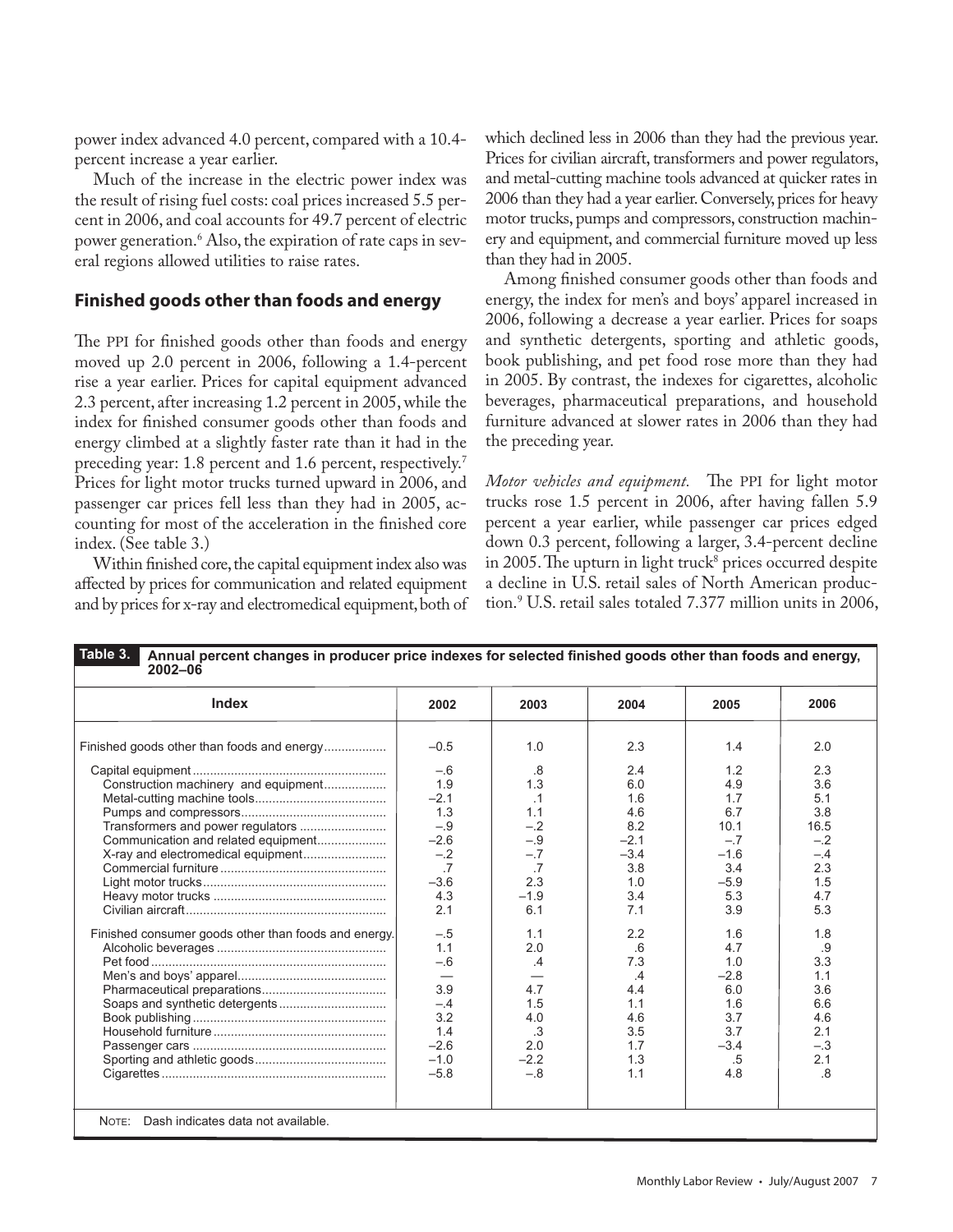compared with 8.065 million units in 2005, a drop of 8.5 percent.10 By contrast, U.S. retail sales of light trucks produced outside North America jumped 10.8 percent, to 1.347 million units sold. For the passenger car segment, much the same occurred: U.S. retail sales of North American production declined 0.8 percent in 2006, to 5.436 million units, and U.S. retail sales of passenger cars produced outside North America increased 7.2 percent, to 2.345 million units. In addition, the average inventory ratio for passenger cars produced in North America grew slightly in 2006, compared with 2005.11 Within the heavy motor truck segment (vehicles over 14,000 pounds gross vehicular weight), the PPI posted a 4.7-percent gain in 2006, after rising 5.3 percent in 2005. U.S. sales of heavy motor trucks increased 9.6 percent in 2006, to 544.4 thousand units; however, in 2004 and 2005, sales had surged 31.4 and 15.0 percent, respectively.<sup>12</sup>

*Civilian aircraft.* The PPI for civilian aircraft climbed 5.3 percent in 2006, following a 3.9-percent advance in 2005. From December 2002 to December 2006, civilian aircraft prices jumped 24.4 percent. In terms of the industry's material and supply costs that are important in aircraft production, prices for steel mill products increased 11.6 percent in 2006, after having fallen 3.8 percent the previous year. Prices for nonferrous metals, such as mill shapes made from aluminum, copper, or brass—as well as prices for nonferrous wire and cable—accelerated in 2006, following already strong rates of increase in 2005. (See table 4.) In 2006, civilian aircraft shipments totaled 4,548 units, an 11.3-percent increase over the 2005 figure of 4,087 civilian aircraft shipped. Within the civilian aircraft category, general aviation shipments advanced 14.7 percent, helicopter shipments declined 7.1 percent, and transport aircraft shipments surged 37.9 percent.<sup>13</sup>

*Cigarettes and alcoholic beverages.* The index for cigarettes inched up 0.8 percent in 2006, following a 4.8-percent rise the preceding year. The slower rate of increase may be linked, at least in part, to prices for stemmed and redried tobacco, which fell 8.8 percent, following almost no change in 2005. According to the U.S. Department of Agriculture, tobacco acreage planted rose 12.1 percent in 2006, crop yield per acre increased 1.1 percent, and total production moved up 13.4 percent, compared with 2005.14 In addition, total U.S. cigarette consumption went down 1.3 percent in 2006.15 Prices for alcoholic beverages edged up 0.9 percent, after rising 4.7 percent in 2005. The slower rate of increase can be traced to the index for malt beverages, which declined 0.4 percent, following a 6.0-percent

| <b>Index</b>                                   | 2002   | 2003    | 2004    | 2005   | 2006    |
|------------------------------------------------|--------|---------|---------|--------|---------|
| Intermediate goods other than foods and energy | 1.5    | 2.1     | 8.3     | 4.8    | 4.5     |
|                                                | 3.1    | 4.0     | 18.3    | 5.9    | 12.5    |
|                                                | 11.1   | 1.7     | 48.8    | $-3.8$ | 11.6    |
|                                                | 2.9    | 13.5    | 24.9    | 29.9   | 32.7    |
|                                                | $-.9$  | $-.5$   | 9.9     | 5.0    | 12.7    |
|                                                | $-1.6$ | 11.6    | 29.6    | 31.0   | 44.4    |
|                                                | 4.5    | $-4.9$  | 30.7    | 48.4   | 37.8    |
| Construction materials and components          | .8     | 3.0     | 10.1    | 6.1    | 4.3     |
|                                                | 2.4    | 8.3     | 9.9     | $-.4$  | $-15.2$ |
|                                                | $-1.1$ | 31.3    | $-3.4$  | $-2.9$ | $-8.3$  |
|                                                | $-.2$  | 9.4     | 3.3     | 3.8    | $-6.6$  |
|                                                | 2.5    | 38.6    | $-1.0$  | 1.0    | $-12.6$ |
|                                                | $-4.3$ | 5.7     | 13.5    | 21.1   | 21.8    |
|                                                | .8     | .6      | 17.6    | 2.9    | 4.7     |
|                                                | $-.3$  | 1.5     | 7.6     | 10.1   | 8.1     |
|                                                | 2.0    | 3.7     | 4.3     | 14.3   | 27.6    |
| Materials for nondurable manufacturing         | 4.2    | 4.9     | 13.7    | 8.9    | 1.2     |
|                                                | 10.8   | 8.1     | 24.6    | 13.6   | 4.0     |
|                                                | 40.0   | 29.4    | $-15.6$ | 11.9   | 12.4    |
|                                                | 9.8    | 20.9    | 15.2    | 15.6   | $-8.3$  |
|                                                | 9.2    | 6.4     | 28.6    | 10.8   | $-7.8$  |
|                                                | $-.8$  | $\cdot$ | 6.1     | 5.0    | 4.7     |
|                                                | $-.2$  | $-4.1$  | 12.3    | $-3.0$ | 13.6    |
|                                                | 2.5    | 2.1     | .8      | $-.1$  | $-8.8$  |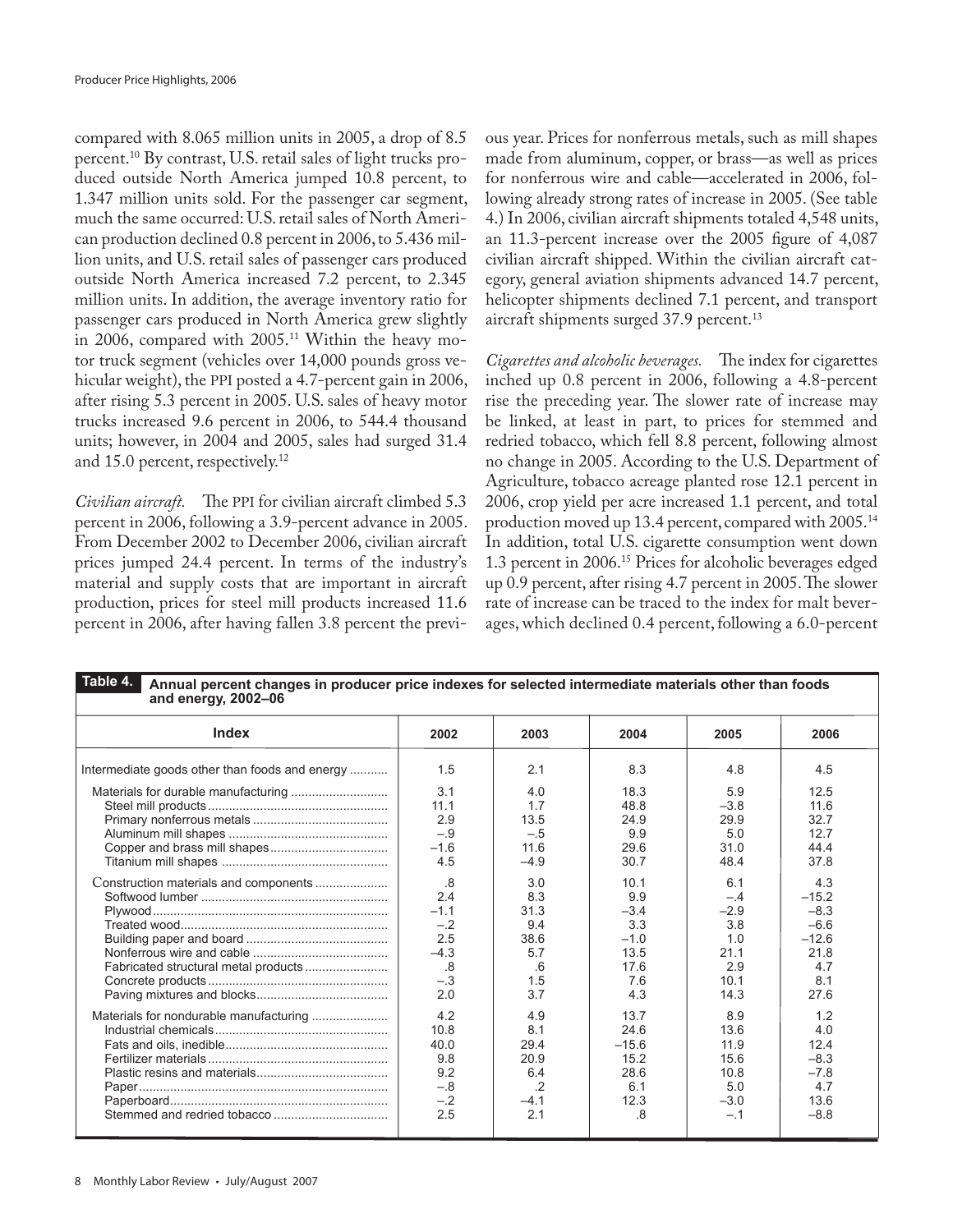rise a year earlier. Conversely, prices for wine and brandy spirits rose more than they had in 2005: 4.6 percent and 2.5 percent, respectively.<sup>16</sup> Per capita U.S. beer consumption, which was 30.3 gallons in 2006, was flat from 2003 to 2006.17 By contrast, wine sales have risen in recent years, due to expanding consumer demand.18 For 2002 through 2005—the most recent 4-year period for which data are available—total wine sales in the United States climbed 22.9 percent. On the basis of 2006 export figures, it appears that U.S. production and global consumption of wine remained strong that year.19

*Pharmaceutical preparations.* The PPI for pharmaceutical preparations increased 3.6 percent in 2006, after having advanced 6.0 percent the previous year. As was the case in 2005, most of the 2006 rise can be attributed to higher prices for prescription drugs, which climbed 4.1 percent. The index for over-the-counter medications moved up at a more tempered pace of 1.6 percent.<sup>20</sup> In 2006, the index for antidepressants rose 10.0 percent, prices for skin preparations moved up 7.3 percent, and the index for antispasmodic/antisecretory preparations increased 5.0 percent. In contrast, the index for insulin and diabetes products fell 9.0 percent, and prices for bronchial therapy drugs edged down  $0.9$  percent.<sup>21</sup>

## **Intermediate materials other than foods and energy**

The PPI for intermediate materials other than foods and energy rose 4.5 percent in 2006, nearly matching the 4.8-percent increase observed in 2005. Leading the 2006 advance in the intermediate core index, prices for materials for durable manufacturing surged 12.5 percent. Contributing to a lesser extent, the index for materials and components for construction climbed 4.3 percent and the index for materials for nondurable manufacturing rose 1.2 percent. (See table 4.) From 2003 to 2006, prices for intermediate goods other than foods and energy advanced 18.6 percent, compared with an increase of 12.1 percent over the 10-year period ending in 2003.<sup>22</sup>

*Materials for durable manufacturing.* The PPI for materials for durable manufacturing climbed 12.5 percent in 2006. Since the end of 2003, prices for durable-manufacturing materials have surged 41.0 percent. In comparison, this index inched up 9.3 percent from 1993 to  $2003<sup>23</sup>$  In 2006, higher prices for primary nonferrous metals, nonferrous mill shapes, and steel mill products outstripped lower prices for thermoplastic resins, softwood lumber, plywood, and building paper and board.

Surging prices for nonferrous metals led the 2006 rise in the index for durable-manufacturing materials. Prices for primary nonferrous metals increased 32.7 percent, while the indexes for aluminum mill shapes, copper and brass mill shapes, and titanium mill shapes jumped 12.7 percent, 44.4 percent, and 37.8 percent, respectively. From 2004 to 2006, the PPI for nonferrous metals moved up 75.4 percent.24 From a production standpoint, primary copper grew just 5.4 percent in 2006 and primary aluminum increased only 1.7 percent.<sup>25</sup> However, continued strong worldwide economic growth, particularly in India and China, appears to have pushed up demand for commodities such as metals and for concrete materials and related products.26 In China, for example, it is estimated that 2006 marked the fourth consecutive year that gross domestic product (GDP) expanded by more than 10 percent.<sup>27</sup> For East Asian and Pacific nations as a group, the annual rate of GDP growth has hovered in the 9.0-percent range since 2004. In India, GDP expansion for 2004 through 2006 has been estimated to be about 8.5 percent annually.<sup>28</sup>

The index for steel mill products rose 11.6 percent in 2006, following a 3.8-percent decline in 2005. Prices for cold rolled steel sheet and strip jumped 41.2 percent. In addition, the indexes for hot rolled steel sheet and strip; hot rolled steel bars, plates, and structural shapes; steel wire; and steel pipe and tube moved up 8.3 percent, 7.5 percent, 7.1 percent, and 5.5 percent, respectively.<sup>29</sup> In 2006, spot prices for nickel surged roughly 145 percent.<sup>30</sup> Nickel is required to produce stainless steel, and stainless steel surcharges linked to the runup in nickel prices helped drive 2006 prices for stainless steel products higher. Price changes for iron and steel scrap and for iron ore, which increased 2.9 percent and 7.5 percent, respectively, in 2006, affected the steel market less than they had in previous years. (See table 5.)

*Materials and components for construction.* Prices for materials and components for construction moved up 4.3 percent in 2006, compared with a 6.1-percent gain in 2005. In 2006, increasing prices for concrete products, paving mixtures and blocks, fabricated structural metal products, and nonferrous wire and cable outweighed decreasing prices for softwood lumber, plywood, treated wood, and building paper and board.

Within the concrete materials and products sector, prices for ready-mixed concrete rose 10.1 percent in 2006, on the heels of advances of 8.7 percent and 11.3 percent in 2004 and 2005, respectively. In addition, the PPI for concrete block and brick increased 6.8 percent and the index for paving mixtures and blocks jumped 27.6 percent.<sup>31</sup>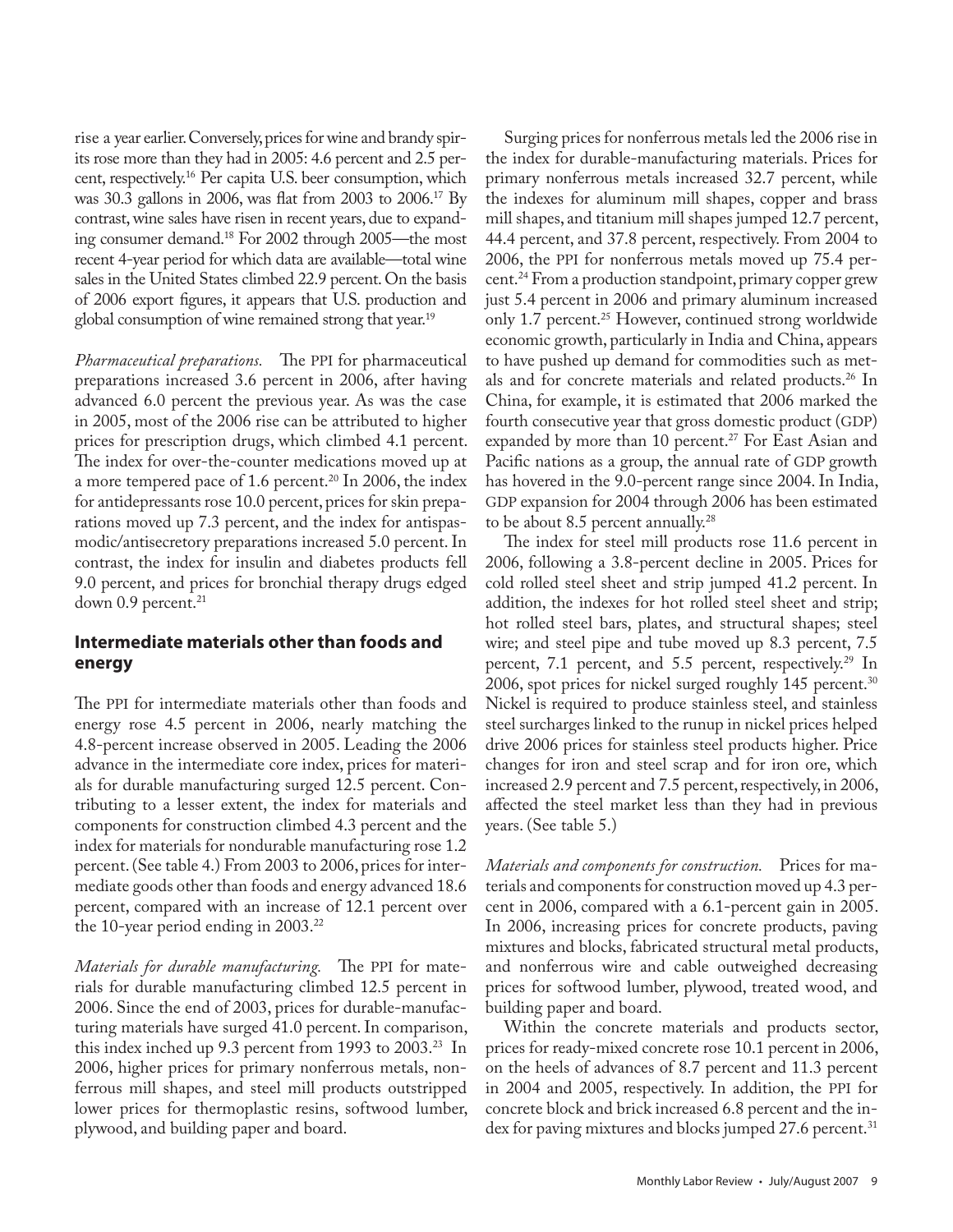| Table 5. | Αn |
|----------|----|
|          |    |

**Annual percent changes in producer price indexes for selected crude nonfood materials less energy goods, 2002–06**

| Index                                        | 2002                                                                                | 2003                                                                           | 2004                                                                                | 2005                                                                                  | 2006                                                                              |
|----------------------------------------------|-------------------------------------------------------------------------------------|--------------------------------------------------------------------------------|-------------------------------------------------------------------------------------|---------------------------------------------------------------------------------------|-----------------------------------------------------------------------------------|
| Construction sand, gravel, and crushed stone | 12.6<br>42.7<br>1.3<br>35.1<br>$-1.3$<br>27.8<br>3.6<br>18.7<br>11.2<br>10.4<br>2.5 | 21.6<br>37.5<br>—."<br>8.7<br>16<br>64.9<br>37.4<br>24.2<br>307<br>11.5<br>2.4 | 20.5<br>$-35.5$<br>5.3<br>17.3<br>6.7<br>50.8<br>65.1<br>8.8<br>34.5<br>12.9<br>4.3 | 5.2<br>16.0<br>2.3<br>$-9.1$<br>15.5<br>$-10.8$<br>39.3<br>17.9<br>51.9<br>12.8<br>77 | 17.0<br>2.9<br>$-74$<br>19.1<br>7.5<br>2.9<br>53.1<br>21.3<br>50.0<br>23.7<br>9.3 |
|                                              |                                                                                     |                                                                                |                                                                                     |                                                                                       |                                                                                   |

On the manufacturing cost side, higher prices for cement (up 10.5 percent) and for construction sand, gravel, and crushed stone (up 9.3 percent) contributed to these gains. In terms of usage, world GDP continues to grow at a steady rate, resulting in ample demand worldwide for cement and concrete products, as well as for other construction materials. For example, nearly half of Chinese GDP currently is tied to capital investment expenditure.<sup>32</sup>

*Lumber and wood products, building paper and board.* The PPI for softwood lumber dropped 15.2 percent in 2006, after having edged down 0.4 percent a year earlier. Similarly, prices for plywood fell 8.3 percent, the treated-wood index declined 6.6 percent, and prices for building paper and board dropped 12.6 percent. Contributing to these decreases, at least in part, was the 2006 slowdown in new residential construction. The number of new building permits issued fell 14.9 percent, housing starts declined 12.9 percent, and housing completions dipped 2.4 percent, compared with 2005.33 The United States remained a strong importer of lumber and wood products from Canada in 2006—in particular, of sawn wood, particle board products, and plywood-veneer products: the Nation posted a lumber products balance-of-trade deficit of \$10.3 billion. In 2004 and 2005, the annual trade deficit in lumber products was roughly \$12.0 billion.34 In October of 2006, however, after years of negotiation, the United States and Canada entered into a trade agreement meant to help stabilize the North American lumber market.<sup>35</sup>

*Materials for nondurable manufacturing.* The PPI for materials for nondurable manufacturing rose 1.2 percent in 2006, following an 8.9-percent advance in 2005. The majority of this slower rate of increase is attributable to prices for

industrial chemicals, which rose less in 2006, and the index for plastic resins and materials, which fell after climbing in 2005. Contributing to a smaller degree, prices for fertilizer materials turned downward in 2006, while the index for stemmed and redried tobacco fell more than it had in 2005. By contrast, prices for inedible fats and oils advanced more in 2006 than they had the previous year, while the paperboard index turned upward after falling in 2005.

Prices for industrial chemicals moved up 4.0 percent in 2006, following larger increases in each of the previous 4 years. Leading this slowdown, the index for basic organic chemicals edged up 0.4 percent, after climbing 12.6 percent in 2005.36 The indexes for plastic resins and materials and for fertilizer materials turned downward in 2006, following increases the previous year. Contributing to this turnaround, crude-petroleum prices were essentially unchanged in 2006 and natural-gas prices fell, compared with their respective 2005 figures. Both indexes had posted sizable gains from 2001 through 2005. Crude petroleum and natural gas are major feedstock inputs to the chemical-manufacturing process. Industrial electric power prices also rose much less than they had in 2005. In contrast, a steep runup in soybean prices helped drive up prices for inedible fats and oils, which jumped 12.4 percent in 2006.

The PPI for paperboard climbed 13.6 percent in 2006, after declining 3.0 percent in 2005, while prices for paper advanced 4.7 percent following a 5.0-percent increase the year before. Earlier in the production chain, the cost of high-grade wastepaper rose 21.7 percent in 2006, following a 7.6-percent decline in 2005; corrugated wastepaper prices surged 31.9 percent after dropping 23.8 percent; and woodpulp prices moved up 8.2 percent, compared with a 2.9-percent rise a year earlier.<sup>37</sup> Solid worldwide economic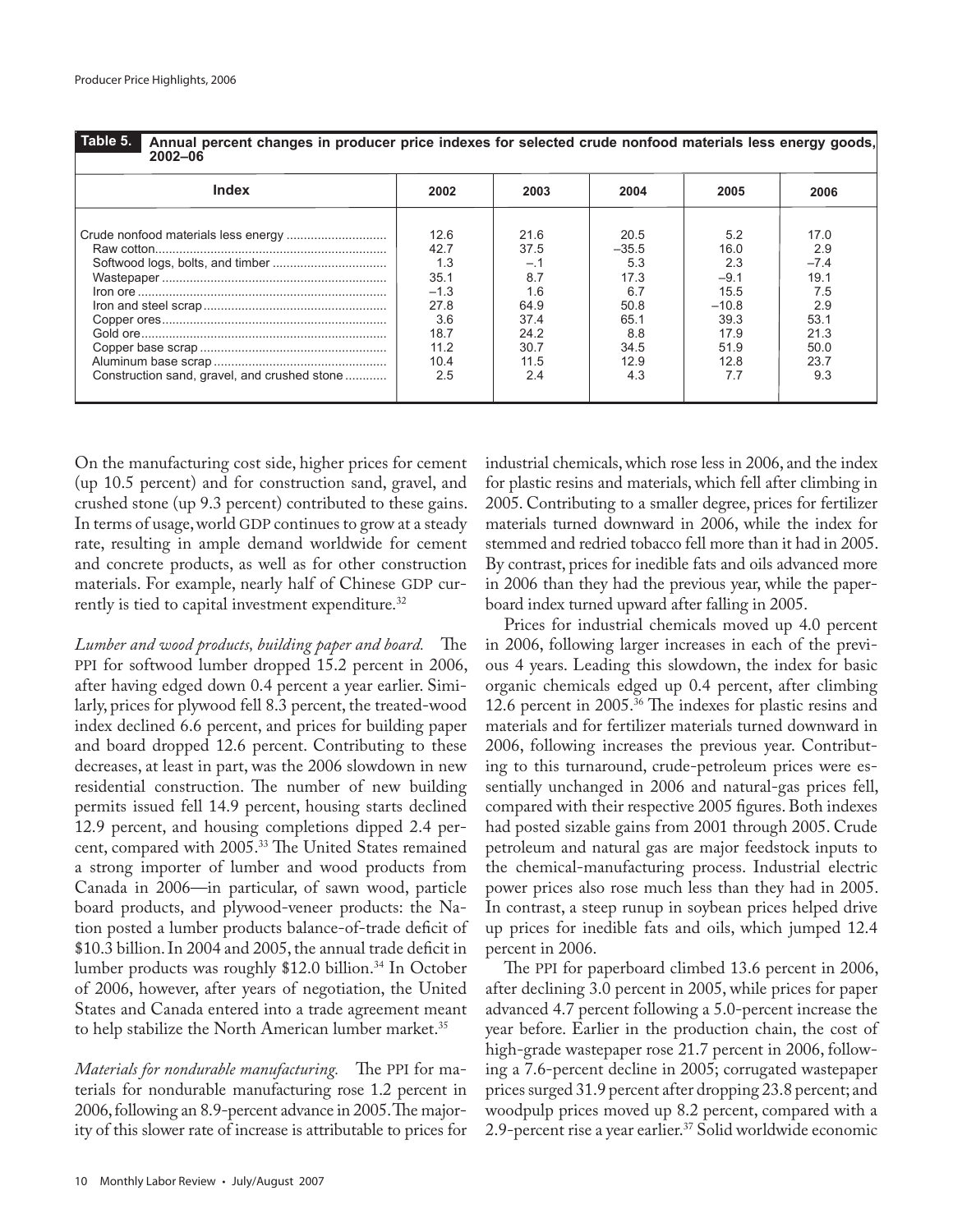growth appears to be helping fuel a broad-based increase in market activity in the pulp and paper sector. On the heels of a 12.1-percent rise in 2005, the dollar value of U.S. exports of wastepaper and woodpulp jumped another 13.1 percent in 2006. On the import side, the dollar value of wastepaper and woodpulp imports grew 4.1 percent in 2006.38 Regarding paper, paperboard, and their products, the dollar value of U.S. exports and imports rose 7.1 percent and 5.5 percent, respectively, in 2006.39

### **Crude nonfood materials less energy**

The PPI for crude nonfood materials less energy climbed 17.0 percent in 2006, following a 5.2-percent increase in 2005. From December 2001 to December 2006, prices for basic industrial materials more than doubled. In comparison, over the decade leading up to 2002, the index for crude nonfood materials less energy was essentially unchanged.40 Much of the 2006 rise can be traced to nonferrous metals: prices for copper ores, gold ores, and copper and aluminum base scrap all surged in 2006. (See table 5.) As mentioned previously, worldwide economic growth remained solid in 2006<sup>41</sup> and appears to have pushed up demand for commodities such as nonferrous metal ores, scrap, and smelted and milled nonferrous products.

Similarly, although to a lesser extent, strong global demand for concrete products and stainless steel mill products contributed to higher prices for construction sand, gravel, and crushed stone, as well as iron and steel scrap and iron ore. Wastepaper prices surged 19.1 percent in 2006 in response to strong domestic and export demand for paper and paperboard products. In contrast, prices for softwood logs, bolts, and timber declined 7.4 percent in 2006, after rising 2.3 percent in 2005. This reversal can be traced, at least in part, to the 2006 slowdown in new residential building construction, as well as to high levels of imports for sawmill products.

## **Foods and related products**

The PPI for finished consumer foods rose 1.7 percent in 2006, following an identical gain in 2005 and a 3.1-percent advance in 2004. In 2006, price increases for fresh fruits and melons, processed fruits and vegetables, bakery products, eggs for fresh use, soft drinks, shortening and cooking oils, and processed young chickens outweighed price declines for beef and veal, fresh and dry vegetables, finfish and shellfish, and dairy products. (See table 6.)

At the earlier stages of processing, the index for in-

| Table 6.<br>Annual percent changes in producer price indexes for selected foods and related products, 2002-06 |         |                |         |           |         |
|---------------------------------------------------------------------------------------------------------------|---------|----------------|---------|-----------|---------|
| Index                                                                                                         | 2002    | 2003           | 2004    | 2005      | 2006    |
|                                                                                                               | $-0.6$  | 7.7            | 3.1     | 1.7       | 1.7     |
|                                                                                                               | $-34.6$ | 30.5           | 18.0    | $-12.2$   | 29.5    |
|                                                                                                               | $-5.5$  | 37.9           | $-13.9$ | 34.3      | $-11.9$ |
|                                                                                                               | 22.6    | 40.5           | $-29.4$ | 5.0       | 22.2    |
|                                                                                                               | 2.0     | 1.3            | 2.1     | 2.4       | 4.0     |
|                                                                                                               | 4.0     | 27.1           | $-3.8$  | 3.2       | $-8.3$  |
|                                                                                                               | $-7.2$  | 6.8            | 22.1    | $-8.2$    | $-.6$   |
|                                                                                                               | $-8.6$  | 19.9           | $-.9$   | $-3.1$    | 2.6     |
|                                                                                                               | 1.6     | 6.4            | 14.2    | 10.7      | $-3.7$  |
|                                                                                                               | 1.2     | .4             | 3.1     | 3.4       | 8.3     |
|                                                                                                               | 2.2     | $\overline{8}$ | 3.0     | 2.1       | 2.1     |
|                                                                                                               | 15.6    | 16.1           | $\cdot$ | $-3.3$    | 11.0    |
|                                                                                                               | 4.2     | 12.9           | $-2.3$  | 2.4       | 4.7     |
|                                                                                                               | 7.2     | 5.0            | 4.9     | 2.6       | 11.9    |
|                                                                                                               | $-2.9$  | 9.3            | 5.0     | 1.0       | $-1.4$  |
| Dry, condensed, and evaporated milk products                                                                  | $-1.9$  | $-1.0$         | 6.3     | 4.0       | 10.5    |
|                                                                                                               | 13.2    | $-.2$          | 1.5     | $-.1$     | 8.2     |
|                                                                                                               | 4.0     | 14.7           | $-11.1$ | 5.6       | 11.8    |
|                                                                                                               | 4.5     | 24.1           | $-2.6$  | 1.6       | 2.8     |
|                                                                                                               | 24.0    | 4.0            | $-5.0$  | $-1.0$    | 22.3    |
|                                                                                                               | 13.2    | 6.8            | $-22.9$ | $\cdot$ 7 | 79.2    |
|                                                                                                               | 10.3    | 35.4           | $-10.9$ | 9.5       | $-9.8$  |
|                                                                                                               | $-4.6$  | 20.7           | 48.7    | $-14.7$   | $-4.4$  |
|                                                                                                               | $-5.1$  | 35.4           | 4.3     | $-7.3$    | 3.7     |
|                                                                                                               | .0      | $\cdot$ 1      | 21.7    | 17.4      | $-16.9$ |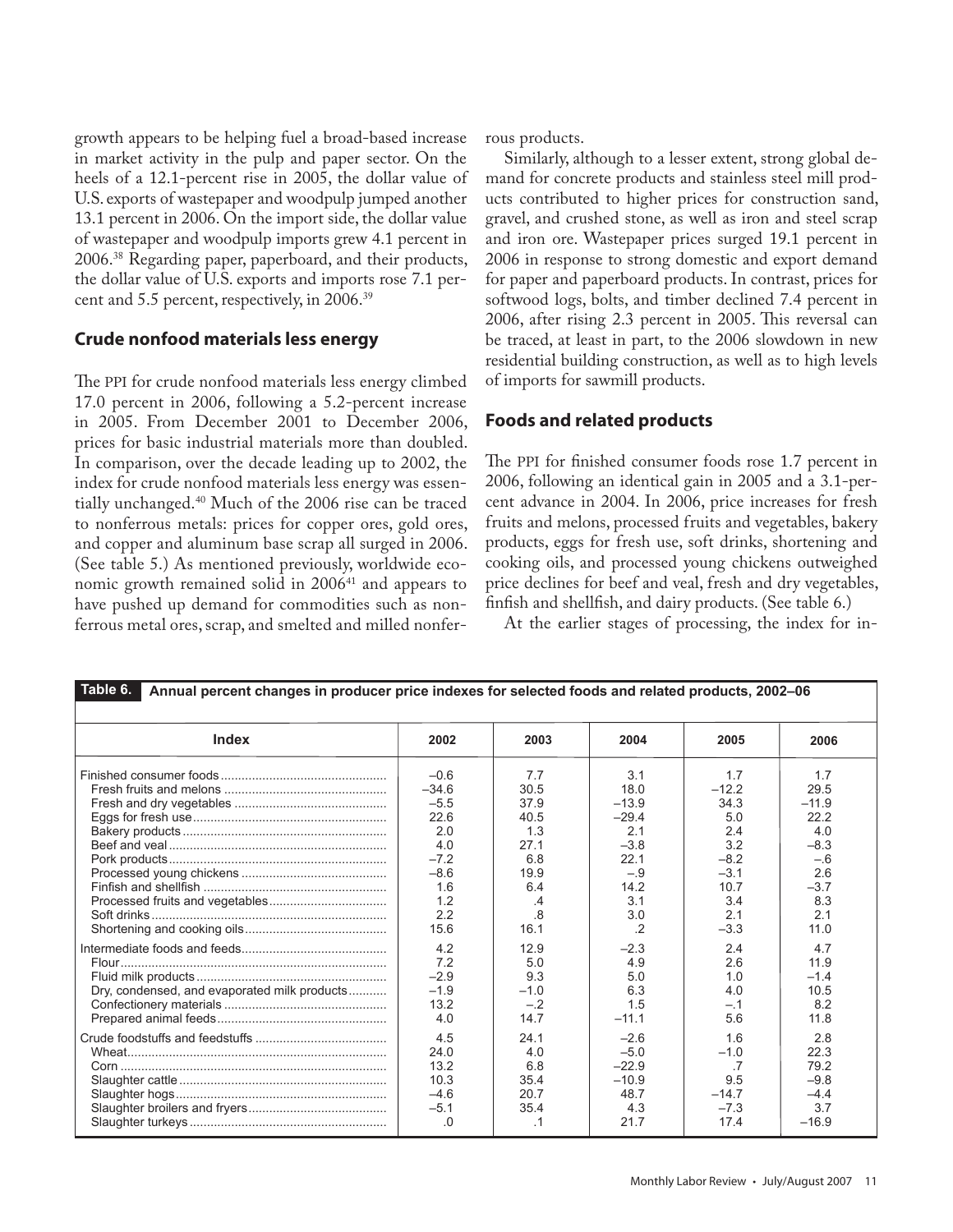termediate foods and feeds climbed 4.7 percent in 2006, subsequent to a 2.4-percent increase the previous year. Accounting for this faster rate of advance, prices for prepared animal feeds, for flour, and for dry, condensed, and evaporated milk products rose more than they had in 2005, while the indexes for shortening and cooking oils, confectionery materials, and processed young chickens turned upward in 2006. Prices for pork and for natural, processed, and imitation cheese fell less than they had in 2005. By contrast, prices for beef and veal, refined sugar and byproducts, and fluid milk products turned downward in 2006.

The PPI for crude foodstuffs and feedstuffs rose 2.8 percent in 2006, compared with a 1.6-percent gain in 2005. This acceleration can be traced primarily to surging prices for corn. The indexes for slaughter broilers and fryers and for wheat turned upward in 2006, while prices for slaughter hogs fell less than they had in 2005. These changes contrasted with a downturn in prices for slaughter cattle, fresh and dry vegetables, and slaughter turkeys.

*Fresh fruits and melons.* The index for fresh fruits and melons advanced 29.5 percent in 2006, following a 12.2 percent decline a year earlier. A late frost in California, along with the residual effects of two active hurricane seasons in Florida, devastated the supply of fruits and melons and led the fruits and melons index to its highest levels since 1991. The 2006 orange crop was projected to total 7.9 million tons, an 11-percent decrease from 2005 levels and the lowest yield since 1990. The lemon crop was projected to decline 9 percent. Even though grapefruit production was expected to increase 27 percent in 2006, to 1.6 million tons, that would still be the third-smallest grapefruit crop since 1949.<sup>42</sup> Outside the citrus segment, estimates for grape and apple production also fell in 2006, by 14 percent and 2 percent, respectively.<sup>43</sup>

*Wheat, flour, and bakery products.* The wheat index climbed 22.3 percent in 2006, after having declined 1.0 percent a year earlier. Wheat prices in 2006 were adversely affected by dry conditions, as the Southern Plains registered one of its worst droughts. Domestic wheat production fell 14 percent, to 49 million metric tons (mmt), down from 58 mmt in 2005. Global wheat production dropped 5 percent in 2006, to 593 mmt, due primarily to severe drought in Australia.44 The flour index increased 11.9 percent in 2006, chiefly because of rising wheat prices. (The key input into flour is wheat.) This increase, along with higher prices for refined sugar, had an impact further down the chain of production as prices for bakery products rose 4.0 percent in 2006.

*Corn and prepared animal feeds.* Prices for corn surged 79.2 percent in 2006 as lower supplies and heated demand transformed corn into a hot commodity. Early in 2006, record prices for fertilizer led to a 234,000-acre decrease in planted acreage of corn. Corn production declined from 11.1 billion bushels in 2005 to 10.5 billion bushels in 2006, a 5-percent reduction, but still the third-highest corn crop on record.45 Corn demand for 2006 was forecast at a record 11.8 billion bushels, 500 million bushels more than the 11.3 billion bushels demanded in 2005.46 Corn used for processing into ethanol rose 31 percent in 2006, to 2.1 billion bushels from 1.6 billion bushels in  $2005$ ,<sup>47</sup> as the national Renewable Fuels Standard and the mandated conversion from methyl tertiary-butyl ether to ethanol as a gasoline additive (both created through the Energy Policy Act of 2005) increased ethanol demand.<sup>48</sup> Corn demand has exceeded production for 2 consecutive years; consequently, the 2006 yearend inventory estimate was 752 million bushels, the lowest level since 1995.<sup>49</sup> Corn prices surged 64.5 percent in the fourth quarter of 2006 as the commodity markets reacted to these limited supplies.

The prepared animal feeds index advanced 11.8 percent in 2006, after a 5.6-percent advance in 2005. Early in 2006, U.S. Department of Agriculture projections were generally optimistic concerning corn, soybeans, and wheat—three major inputs into prepared animal feeds. However, lower production and increased demand for these agricultural products led to higher prices, which passed through to prepared animal feeds during the fourth quarter. Animal feed prices also were affected by poor weather in 2006 that limited the use of pasture for livestock grazing.

*Slaughter cattle, and beef and veal.* The indexes for slaughter cattle and for beef and veal were the two principal price decliners in the food category. The index for slaughter cattle fell 9.8 percent in 2006, after having risen 9.5 percent a year earlier. Correspondingly, prices for beef and veal decreased 8.3 percent, following a 3.2-percent advance in 2005. Increased cattle supplies, especially late in the year, helped lower prices in the slaughter cattle and beef and veal segment as farmers increased slaughter rates in reaction to rising animal feed prices and to depleted hay stocks. According to the U.S. Department of Agriculture, "Commercial cow slaughter, at roughly 5.4 million head for 2006, is 11.7 percent above the slaughter for 2005."50 In addition, the weak export market for U.S. beef has led to increased domestic supplies. Demand from South Korea and Japan, which together accounted for 60 percent of the U.S. beef export market in 2003, still has not recovered from the 2004 mad cow disease scare.<sup>51</sup> Both countries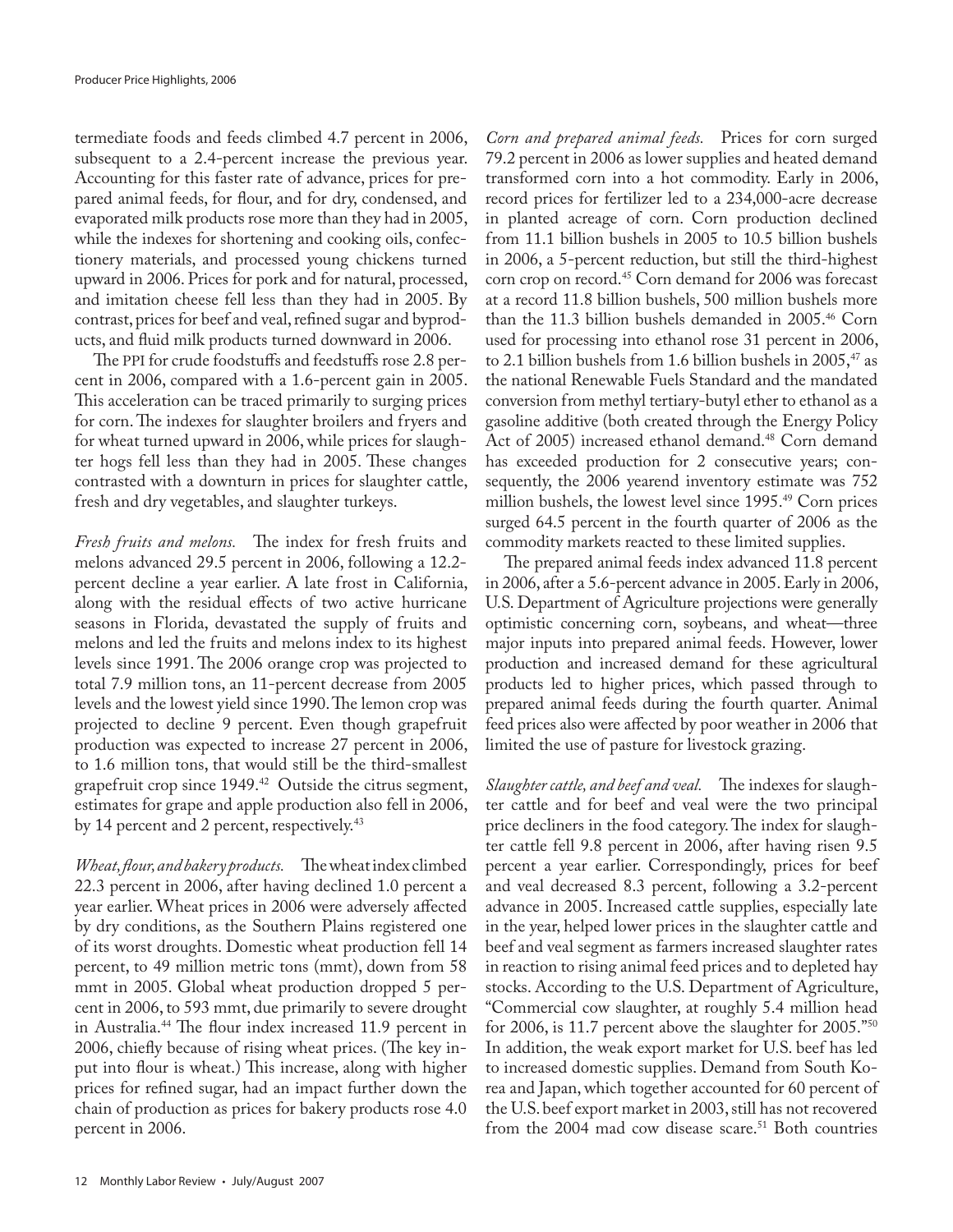have enacted regulations—South Korea a zero-tolerance policy toward bone fragments in beef, and Japan an age requirement of 20 months or younger in cattle—that, in effect, preclude the importation of U.S. beef.<sup>52</sup> Although the weaker dollar has stimulated Canadian and Mexican demand, 2006 beef and veal exports totaled only 1.15 billion pounds, less than half the 2003 level of 2.52 billion pounds. $53$ 

*Slaughter hogs and processed pork.* The PPI for slaughter hogs declined 4.4 percent in 2006, after having fallen 14.7 percent a year earlier. Similarly, the index for processed pork fell 0.6 percent, following an 8.2-percent decline in 2005. In 2006, slaughter hog prices decreased as higher feed costs provided an incentive to send more hogs to market. At the same time, processed pork prices were buoyed by strong demand for pork products. The export market for pork, which surged 22 percent in 2005, increased an additional 15 percent in 2006, to nearly 3 billion pounds.<sup>54</sup> The U.S. Department of Agriculture says, "U.S. pork continues to be a substitute for beef and poultry banned in many countries due to [mad cow disease] or avian influenza...."<sup>55</sup>

*Slaughter broilers and fryers, and processed young chickens.* The indexes for slaughter broilers and fryers and for processed young chickens turned upward by 3.7 percent and 2.6 percent, respectively, in 2006. These markets experienced weak pricing in late 2005 and early 2006 as fear surrounding avian flu rattled the poultry market. After the panic subsided, price levels rose in the second half of the year, reflecting higher production costs for feed, little growth in production, and low stock levels.<sup>56</sup> Strengthened demand also contributed to higher prices, as domestic per capita broiler consumption increased 1.9 percent, to 87.4 pounds in 2006 from 85.8 pounds in 2005.57

## **Services**

The majority of service industries measured by the Producer Price Index saw higher prices in 2006. The most significant price increases came from general medical and surgical hospitals, direct health and medical insurance carriers, offices of lawyers, noncasino hotels and motels, and engineering services; lower prices characterized the industries for scheduled passenger air transportation, Internet service providers, lessors of nonresidential buildings (except miniwarehouses), and cellular and other wireless carriers. (See table 7.)

*General medical and surgical hospitals.* The index for general medical and surgical hospitals increased 3.9 percent in 2006, following a 4.2-percent gain in the previous 12 month period. The indexes for Medicare patients, Medicaid patients, and all other patients rose 3.9 percent, 1.7 percent, and 4.4 percent, respectively. These advances can be traced to (1) increased costs for health care services brought on by higher priced technologies and by increased utilization resulting from aging; (2) lifestyle challenges such as obesity, smoking, drug abuse, and physical inactivity; (3) new treatments; (4) more intensive diagnostic testing; and (5) increased consumer demand.

*Direct health and medical insurance carriers.* The aforesaid costs of health care services were passed through to direct health and medical insurance carriers, whose prices increased 3.7 percent in 2006 and 4.8 percent the previous year. According to PricewaterhouseCoopers, "The overwhelming share of health insurance premiums goes to pay for the cost of health benefits—actual services such as hospitals, doctors, drugs, and other services that directly benefit

| <b>Index</b>                                 | 2002 | 2003   | 2004   | 2005    | 2006    |
|----------------------------------------------|------|--------|--------|---------|---------|
|                                              | 5.3  | 4.9    | 4.6    | 4.2     | 3.9     |
| Direct health and medical insurance carriers |      | 8.7    | 4.0    | 4.8     | 3.7     |
|                                              | 3.4  | 2.8    | 4.3    | 6.1     | 4.9     |
|                                              |      |        | 2.9    | 7.4     | 4.1     |
|                                              | 2.6  | 3.0    | 2.3    | 2.1     | 4.7     |
| Lessors of nonresidential buildings (except  | 3.9  | $-1.2$ | $-4.7$ | $-15.1$ | $-.7$   |
|                                              | 3.0  | 1.9    | 4.2    | 4.1     | $-.4$   |
|                                              |      |        |        | $-4.7$  | $-25.7$ |
|                                              | 1.0  | 1.9    | $-1.5$ | 77      | $-1.1$  |

Monthly Labor Review • July/August 2007 13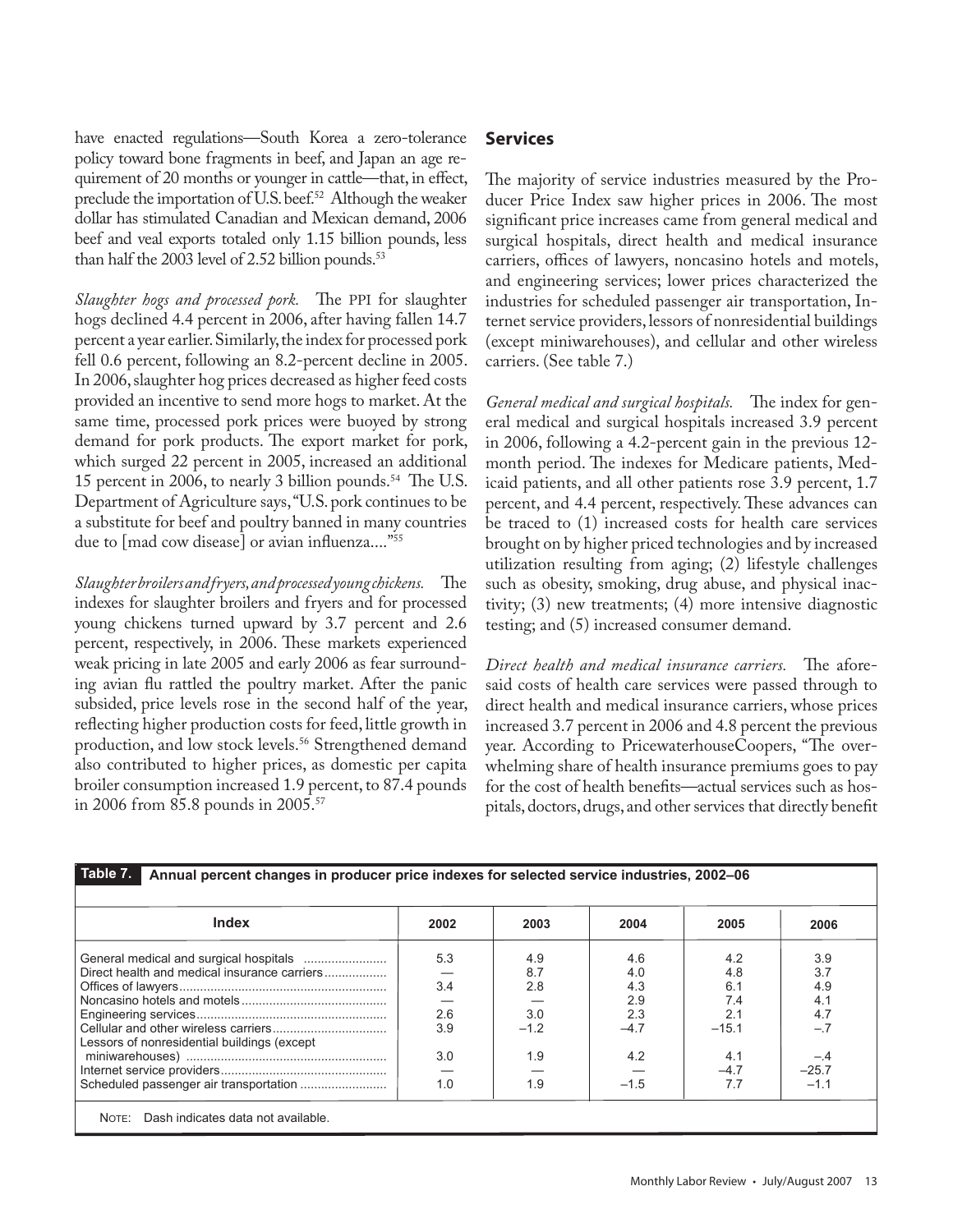consumers."58 In 2006, besides the 3.9-percent rise in the index for general medical and surgical hospitals, the index for offices of physicians increased 1.1 percent and the index for pharmaceutical preparations moved up 3.6 percent.

*Offices of lawyers.* The index for offices of lawyers advanced 4.9 percent in 2006, after climbing 6.1 percent in 2005 and 4.3 percent in 2004. In 2006, prices for corporate legal services and for real estate legal services rose 6.8 percent and 5.2 percent, respectively, as demand for these services remained particularly strong. To meet the growing demands of their clients, firms increased the salaries they paid, in order to attract and retain the best lawyers. A *Chicago Tribune* article cited market pressure to increase salaries as the chief factor causing firms in the legal services industry to escalate their billing rates.<sup>59</sup>

*Noncasino hotels and motels.* Following a 7.4-percent advance in 2005, prices for services performed by noncasino hotels and motels increased 4.1 percent in 2006. Overall growth in revenues remained steady despite higher gasoline and jet fuel prices, security concerns, consolidation in the meetings and events industry, and government-imposed travel restrictions. According to Smith Travel Research, revenue per available room (a statistic calculated by combining the average occupancy rate and average room rate) is a key industry productivity measure that increased 8.4 percent in 2005 and 7.5 percent in 2006, showing that growth, while still strong, is slowing.<sup>60</sup>

*Engineering services.* The index for engineering services moved up 4.7 percent in 2006, after having risen 2.1 percent the previous year. This acceleration in prices was the result of both increased demand for construction services and wage pressure within the industry. Compared with 2005, 2006 saw construction spending advance 4.8 per $cent<sub>1</sub><sup>61</sup>$  with the most significant price increases coming from the nonresidential market, in which spending for private nonresidential construction was up 16.2 percent.<sup>62</sup> The engineering industry saw a recovery in wage increases in 2006, following wage deceleration in 2005 linked to the slowing housing market and to fears that an economic slowdown might occur. After the rebound of economic growth and private construction spending in 2006, increased demand for engineering services led to wage increases that were passed forward to firms' clients.

*Scheduled passenger air transportation.* The index for scheduled passenger air transportation decreased 1.1 percent during 2006, following an increase of 7.7 percent in

2005. This index, which mostly increased throughout the first 8 months of 2006, exhibited a significant downturn for the remainder of the year. Prices tumbled, especially in September, in response to both the dropoff in seasonal demand following the typical busy summer travel season and the effects of the terror plot discovered on August 10, 2006, in London. 63

*Internet service providers.* The index for Internet service providers decreased 25.7 percent from December 2005 to December 2006, compared with a 4.7-percent decline in 2005. Prices for dial-up and asymmetric digital subscriber line (DSL) Internet access plummeted 41.1 percent, while the index for leased line and symmetric DSL Internet access fell 10.8 percent. A number of factors placed downward price pressure on Internet service providers in 2006. First, many Internet subscribers shifted from slower dialup connections to high-speed connections such as DSL and cable broadband, leading to falling prices for dial-up access services. Second, increased demand for broadband access created fierce competition between DSL and cable broadband Internet providers, resulting in falling DSL prices.

*Lessors of nonresidential buildings (except miniwarehouses).*  The index for lessors of nonresidential buildings (except miniwarehouses) fell 0.4 percent in 2006, after increasing 4.1 percent in 2005. The downturn can be attributed to a drop in prices for the leasing of both open and enclosed shopping centers, which declined 1.9 percent and 7.7 percent, respectively. Partially offsetting these declines, the index for lessors of manufacturing and industrial buildings advanced 7.4 percent in 2006.

*Cellular and other wireless carriers.* The index for cellular and other wireless carriers edged down 0.7 percent in 2006, after having sunk 15.1 percent a year earlier. From December 2003 to December 2006, prices fell nearly 20 percent as the Wireless Telephone Number Portability Act of 2003 gained increasing momentum. The Act mandated that individual consumers and businesses seeking to change wireless telephone service providers could do so without forgoing their existing phone numbers.<sup>64</sup> Prices dropped 15.1 percent in 2005 as major players within the wireless industry competed with each other to capture and maintain market share. In addition, technological advancements over the years have reduced costs faced by wireless carriers. Price declines continued in 2006, but to a lesser extent than in previous years as companies appeared more interested in their bottom lines. $\Box$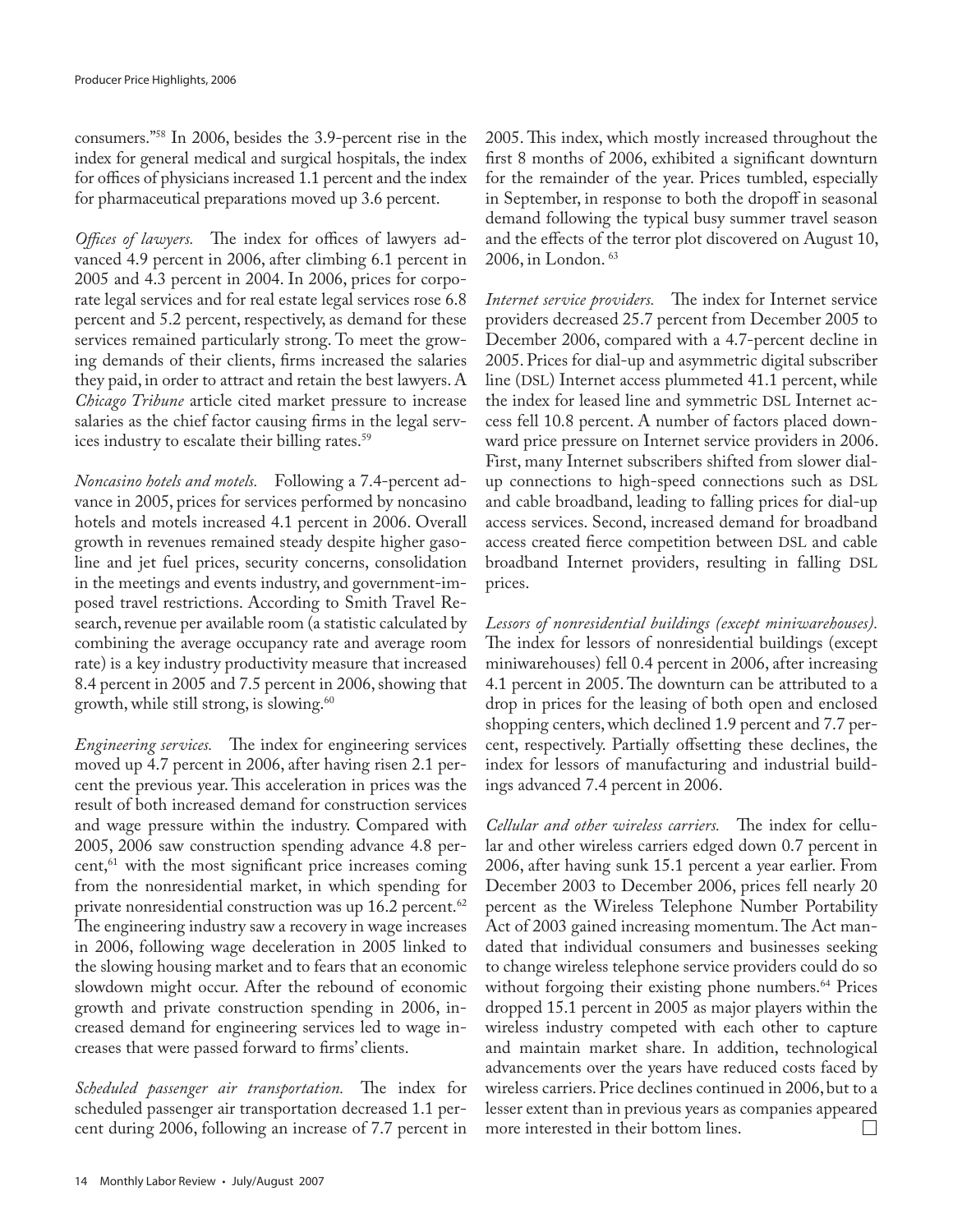<sup>1</sup> The stage-of-processing indexes for finished, intermediate, and crude goods other than foods and energy are commonly referred to as the indexes for *finished core*, *intermediate core*, and *crude core*, respectively. The index for crude goods other than foods and energy also is referred to as the index for *crude nonfood materials less energy* and the index for *basic industrial materials*.

2 For details, see *U.S. Crude Oil, Natural Gas, and Natural Gas Liquids Reserves: 2005 Annual Report* (U.S. Department of Energy, September 2006), on the Internet at **www.eia.doe.gov/pub/oil\_gas/natural\_gas/ data\_publications/advanced\_summary/current/adsum.pdf** (visited May 15, 2007).

<sup>3</sup>*The Role of Market Speculation in Rising Oil and Gas Prices: A Need to Put the Cop Back on the Beat* (Washington, DC, U.S. Senate Permanent Subcommittee on Investigations, June 27, 2006).

4 "Standards for Reformulated and Conventional Gasoline" (U.S. Environmental Protection Agency, Apr. 25, 2007), on the Internet at **www.epa.gov/otaq/rfg\_regs.htm#usage** (visited May 17, 2007).

5 "Diesel Fuel Programs and Regulations" (U.S. Environmental Protection Agency, Oct. 10, 2006), on the Internet at **www.epa.gov/ otaq/regs/fuels/diesel/diesel.htm#regs** (visited May 17, 2007).

6 U.S. Department of Energy, "Electric Power Generation by Fuel Type (2005)," on the Internet at **www.eia.doe.gov/fuelelectric.html**  (visited May 17, 2007).

7 In December 2005, the capital equipment index constituted 41.5 percent of the index for finished goods other than foods and energy, and the index for finished consumer goods other than foods and energy made up the remaining 58.5 percent.

8 Light motor trucks are defined as pickup trucks, full-size vans, minivans, and sport utility vehicles up to 14,000 pounds gross vehicular weight.

9 Retail domestic sales track sales in the United States. The Commerce Department data cited in this section categorize production either as North American (vehicles assembled in the United States, Canada, or Mexico) or as having taken place outside of North America. No U.S.-only production figures are available.

<sup>10</sup> The data included in this section come from the U.S. Department of Commerce, Bureau of Economic Analysis, "National Economic Accounts, Gross Domestic Product—Motor Vehicle Estimates," on the Internet at **www.bea.gov/national/index.htm** (visited Mar. 19, 2007).

<sup>11</sup> Monthly inventory ratios included in table 10 of the Commerce Department report were averaged for their respective years. In 2005, the average ratio was 2.359; in 2006, the ratio grew to 2.430. The Commerce Department calculates monthly inventory ratios by dividing seasonally adjusted passenger car inventories by seasonally adjusted passenger car sales, for North American production.

<sup>12</sup> The heavy-trucks data contained in table 5 of the Commerce department data combine domestic and foreign production.

<sup>13</sup> Aerospace Industries Association, "2006 Year-End Review and Forecast," Dec. 13, 2006, on the Internet at **www.aia-aerospace.org/ stats/yr\_ender/yr\_ender.cfm** (visited Mar. 20, 2007).

14 Economic Research Service, *Tobacco Situation and Outlook Yearbook*, TBS-2006 (U.S. Department of Agriculture, Dec. 21, 2006), p. 41.

<sup>15</sup> *Ibid*., p. 19.

16 To locate PPI data on the BLS Web site, visit **data.bls.gov/cgi-bin/ srgate** and enter the series identifiers in question. The series identifiers

for malt beverages and for wine and brandy spirits are WPU026101 and WPU026104, respectively.

<sup>17</sup> The Beer Institute, "Shipment of Malt Beverages and Per Capita Consumption by State, 2003 to 2006," on the Internet at **www. beerinstitute.org/statistics.asp?sid=2** (visited Mar. 20, 2007).

18 The Wine Institute, "2005 California Wine Sales Continue Growth Trend as Wine Enters Mainstream of U.S. Lifestyle," Apr. 3, 2006, on the Internet at **www.wineinstitute.org/industry/statistics/2006/wine\_ sales.php** (visited Mar. 20, 2007).

19 The Wine Institute, "U.S. Wine Exports, 95 Percent from California, Jump 30 Percent to \$876 Million in 2006," Mar. 14, 2007, on the Internet at **www.wineinstitute.org/industry/exports/2007/us\_ wine\_exports.php** (visited Mar. 20, 2007).

<sup>20</sup> Although the PPI discontinued its commodity-based prescription drug and over-the-counter drug indexes in June 2001, the PPI program continues to publish best estimate, special-aggregation indexes that allocate product-line price information to prescription and overthe-counter categories according to their preponderance of revenue. The series identifiers for these categories are PCU32541D32541DRX and PCU32541D32541DOTC.

<sup>21</sup> The series identifiers for antidepressants, skin preparations, antispasmodic and antisecretory drugs, insulin and diabetes products, and bronchial therapy drugs are, respectively, PCU32541232541241121, PCU325412325412G, PCU325412325412D111, PCU3254123254121112, and PCU325412325412A111.

<sup>22</sup> The series identifier for the PPI for intermediate materials other than foods and energy is WPUSOP2900.

 $23$  The series identifier for the PPI for materials for durable manufacturing is WPUSOP2130. Although the notably higher rate of inflation for the intermediate core index from 2003 to 2006, compared with the rate during the previous decade, was led by accelerating rates of inflation for durable-manufacturing materials, rising prices for materials and components for construction (WPUSOP2200) and for materials for nondurable manufacturing (WPUSOP2120) also contributed to the increase.

<sup>24</sup> The series identifier for the PPI for nonferrous metals is WPU102.

25 International Copper Study Group, "Forecast 2006–2007," Oct. 2, 2006, on the Internet at **www.icsg.org** (visited Mar. 22, 2007); International Aluminum Institute, "Statistical Report Form 150," Mar. 20, 2007, on the Internet at **www.world-aluminium.org/iai/stats/index. asp** (visited Mar. 22, 2007).

26 World Bank, *Prospects for the Global Economy*, December 13, 2006, on the Internet at **siteresources.worldbank.org/EXTGBLPROSPECTS/ Resources/Chap1EXTOP.pdf** (visited Mar. 22, 2007).

<sup>27</sup> *Ibid*., p. 3; see also National Bureau of Statistics of China, *Statistical Data*, on the Internet at **www.stats.gov.cn/english/statisticaldata/ yearlydata** (visited Mar. 22, 2007).

28 World Bank, *Prospects for the Global Economy,* p. 3.

<sup>29</sup> The series identifiers for cold rolled steel sheet and strip; steel wire; hot rolled steel bars, plates, and structural shapes; steel pipe and tube; and hot rolled steel sheet and strip are, respectively, WPU101707, WPU101705, WPU101704, WPU101706, and WPU101703.

30 London Metal Exchange, cash buyer prices database for nickel, per ton: Jan. 3, 2006, \$13,500 per ton; Jan. 3, 2007, \$32,975 per ton; on the Internet at **www.lme.co.uk/dataprices\_reports.asp** (visited Mar. 21, 2007).